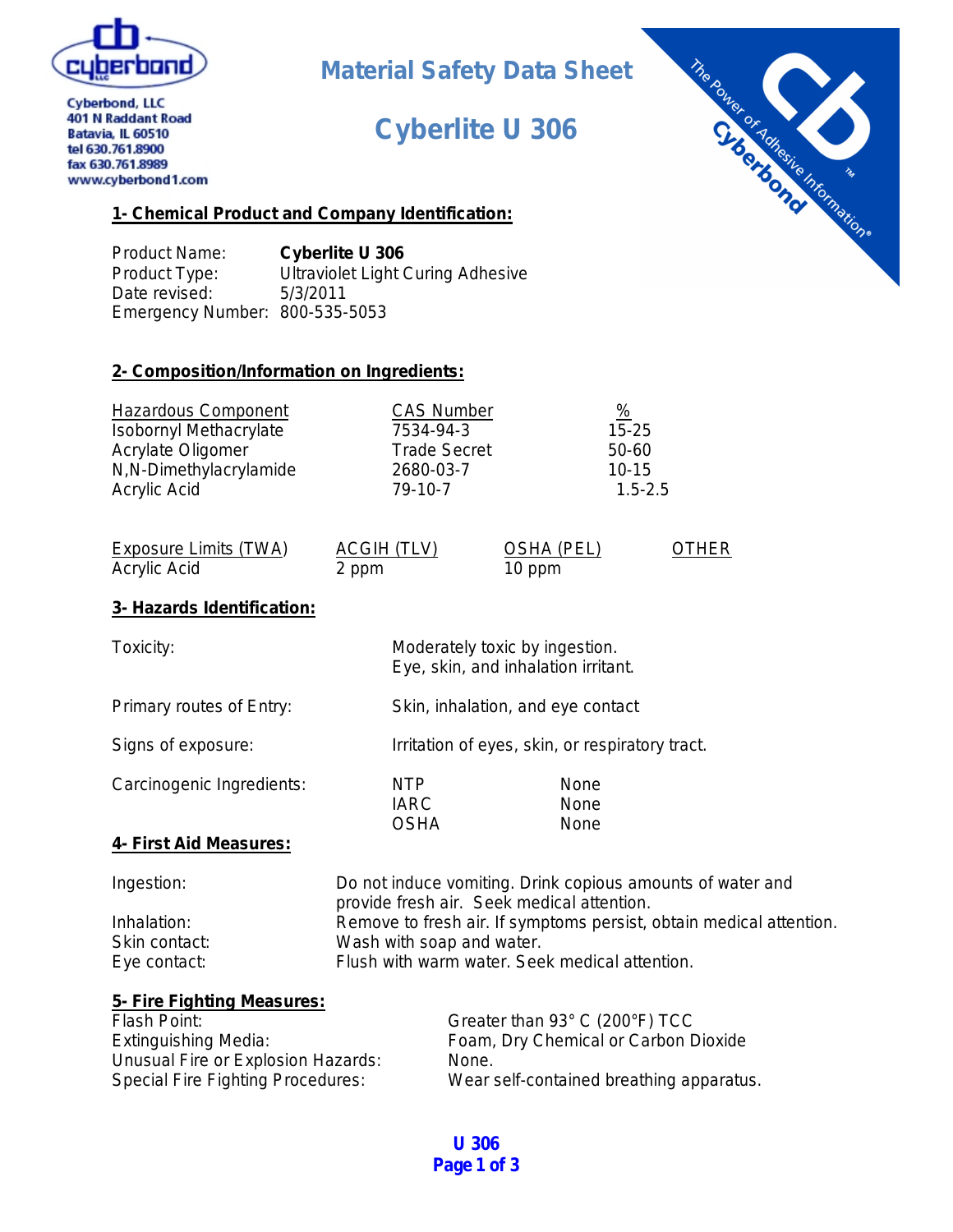## **Material Safety Data Sheet**

# **Cyberlite U 306**

#### **6-Accidental Release Measures**

Steps to be taken in case of spill or leak: Inform authorities in case of seepage into water system. Maintain adequate ventilation. Soak up with inert absorbent. Store in a closed container until disposal.

## **7- Handling and Storage:**

| Safe storage: | Store away from heat and direct sunlight to maximize shelf life. |
|---------------|------------------------------------------------------------------|
|               | Store inside in a dry location between 50°Fand 90°F.             |
| Handling:     | Keep container tightly closed. Avoid contact with skin. Avoid    |
|               | breathing vapors.                                                |

#### **8- Protective Equipment:**

| Ventilation:            | Local exhaust ventilation recommended.                     |
|-------------------------|------------------------------------------------------------|
| Respiratory protection: | Not applicable with good local exhaust. Use NIOSH approved |
|                         | respirator if needed.                                      |
| Skin:                   | Wear chemical resistant gloves.                            |
| Eye protection:         | Safety glasses or goggles with side shields.               |

## **9- Physical and Chemical Properties:**

| Appearance:           | clear liquid                 |
|-----------------------|------------------------------|
| Odor:                 | Sweet/ sharp                 |
| <b>Boiling Point:</b> | $212^\circ$ F                |
| Vapor Pressure:       | Less than 10mmHg @24°C       |
| Vapor Density:        | Not available                |
| Evaporation rate:     | Not applicable               |
| Specific Gravity:     | 1.02                         |
| Solubility in water:  | Negligible.                  |
| Auto Igniting         | Product is not self-igniting |

#### **10- Stability and Reactivity**

Stability: Stable Hazardous Polymerization: Will not occur

Incompatibility: Photoreactive. Strong oxidizers

#### **11- Toxicological Information**

| <b>Acute Toxicity:</b>   | <b>None</b>                                  |
|--------------------------|----------------------------------------------|
| Primary Irritant affect: | Irritant to skin, eye, and mucous membranes. |
| Sensitization:           | No sensitizing effects known.                |

## **12-Ecological Information**

General Notes: Not available

## **U 306 Page 2 of 3**